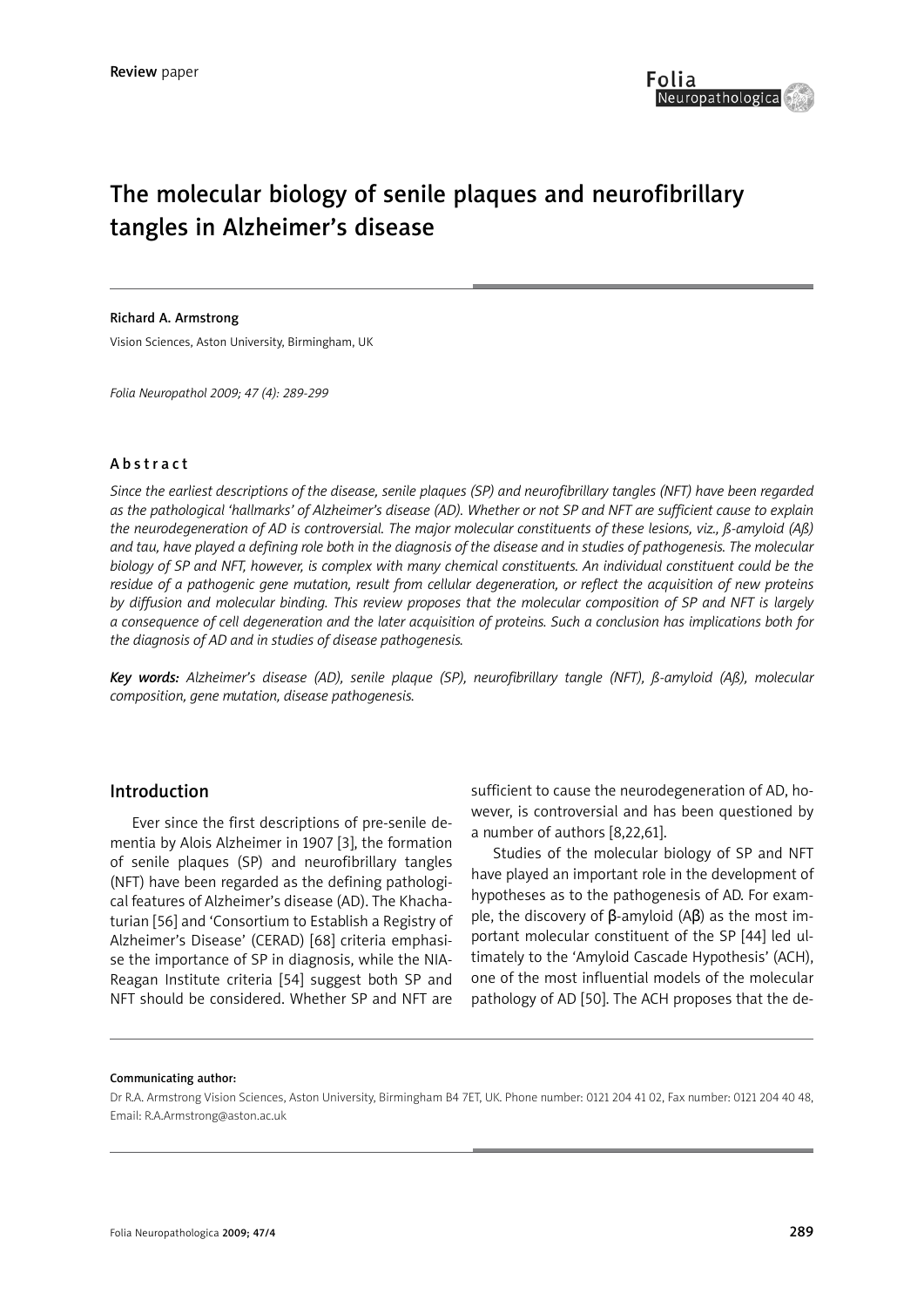position of Aβ is the initial pathological event in the disease leading to the formation of NFT, cell death, and ultimately dementia. Mutations of the amyloid



Fig. 1. Factors that influence the molecular composition of senile plaques (SP) and neurofibrillary tangles (NFT) in Alzheimer's disease (AD).

Table I. Molecular composition of senile plaques (SP) and neurofibrillary tangles (NFT) in Alzheimer's disease.

| Lesion                      | Molecular composition                                                                                                                                                                                                                                                                                                                                                                                                                                                                                                                                                               |
|-----------------------------|-------------------------------------------------------------------------------------------------------------------------------------------------------------------------------------------------------------------------------------------------------------------------------------------------------------------------------------------------------------------------------------------------------------------------------------------------------------------------------------------------------------------------------------------------------------------------------------|
| Diffuse SP                  | $APP$ (lacking C terminus), $A\beta$ oligomers<br>especially A $\beta_{4}$ <sub>42/43</sub> , apolipoprotein E, $\alpha$ 1-<br>antichymotrypsin, HSPG, complement pro-<br>teins (C1q, C <sub>3</sub> , C <sub>4</sub> ), amyloid-P, may contain<br>neuronal and astrocytic markers                                                                                                                                                                                                                                                                                                  |
| Primitive SP                | APP (N & C-terminal), $AB_{42/43}$ , free ubiqu-<br>itin, conjugated ubiquitin, PHF-antigen,<br>phosphorylated tau, chromogranin-A, bFGF,<br>apolipoprotein E, interleukin-6, actylcholi-<br>nesterase, cholinergic, somatostatin, GABA,<br>neuropeptide-Y, parvalbumin, and catecho-<br>lamine immunoreactive neurites                                                                                                                                                                                                                                                             |
| Classic SP                  | Aβ <sub>42/43</sub> ('core'), α-synuclein ('ring'), Aβ40,<br>actin, tubulin, phosphorylated tau,<br>NF-protein, CAM, chromogranin-A ('ring'),<br>$\alpha$ 2-macroglobulin, complement proteins<br>('core'), immunoglobulins ('core'), amyloid-P,<br>$\alpha$ 1-antichymotrypsin, antitrypsin, antith-<br>rombin III, apolipoprotein E and D ('core'),<br>DOPPEL, bFGF, PrP, may contain actylcholi-<br>nesterase, cholinergic, somatostatin, GABA,<br>neuropeptide-Y, parvalbumin, and catecho-<br>lamine+ neurites ('ring'), silicon/aluminium<br>('core'), interleukin-6 ('ring') |
| Intracellular<br><b>NFT</b> | phosphorylated 3R/4R tau (C & N terminal),<br>ubiquitin (C & N termini), MAP, NF-protein,<br>apolipoprotein E, synaptophysin, bFGF,<br><b>HSPG</b>                                                                                                                                                                                                                                                                                                                                                                                                                                  |
| Extracellular<br><b>NFT</b> | degraded tau (lacking N/C termini), GFAP,<br>Aβ, ubiquitin (lacking N-terminus), amylo-<br>id-P, Apo E                                                                                                                                                                                                                                                                                                                                                                                                                                                                              |

*Aß – ß-amyloid, APP – amyloid precursor protein, bFGF – basic fibroblast growth factor, CAM – cell adhesion molecule, GFAP – glial fibrillary acidic protein, HSPG – heparan suphate proteoglycan, MAP – microtubule associated proteins, NF-protein – neurofilament protein, PHF – paired helical filament, PrP – prion protein.*

precursor protein (*APP*) [28,45] and presenilin (*PSE-N1/2*) genes [63,85], via the generation of pathological Aβ peptides, have been linked to familial forms of AD (FAD). Hence, the presence of Aβ within SP is regarded as the residue of the effect of a pathogenic gene mutation that via the accumulation of toxic and insoluble Aβ peptides leads to cell death. Since the pathological phenotype of familial AD (FAD) is similar, apart from age of onset, to that of sporadic AD (SAD) [13,51,75], studies of gene mutation have had a profound influence on the development of theories as to the pathogenesis of AD in general [92].

Chemical analysis of SP and NFT in AD reveals them to have a complex and varied composition. There may be at least three types of factor that could influence the molecular biology of SP and NFT (Fig. 1) [17]. First, a molecular constituent could be the residue of a pathogenic gene mutation and therefore be directly related to the primary aetiology. Second, it could be the product of cellular degeneration and therefore, a consequence of the disease process [14]. Third, SP and NFT could acquire new molecular constituents as a result of diffusion and molecular binding to existing proteins [10,15,16]. This review examines the importance of these three factors in determining the molecular composition of SP and NFT in AD and discusses the implications in terms of diagnosis and pathogenesis.

# The molecular composition of SP and NFT

## Senile plaques

SP exist in various morphological forms including diffuse ('pre-amyloid'), primitive ('neuritic'), classic ('dense-cored'), and compact-type ('burnt-out') plaques [6,31]. A variety of Aβ peptides are present within these plaques and are formed as a result of secretase cleavage of the transmembrane glycoprotein APP (Table I) [47]. The most common of these peptides is  $AB_{42/43}$  found largely in SP, whereas the more soluble  $AB_{40}$  is also found in association with blood vessels [67,82] and may develop later in the disease [30]. Diffuse plaques contain  $AB_{42/43}$  as well as APP fragments lacking the C-terminus while more mature classic plaques contain Aβ<sub>40</sub> in addition to Aβ<sub>42/43</sub>. Moreover, SP have a variety of 'secondary' constituents [11] including silicon and aluminium [65], acute-phase proteins such as  $\alpha$ -antichymotrypsin and α2-macroglobulin [38,64,99] and their mediator in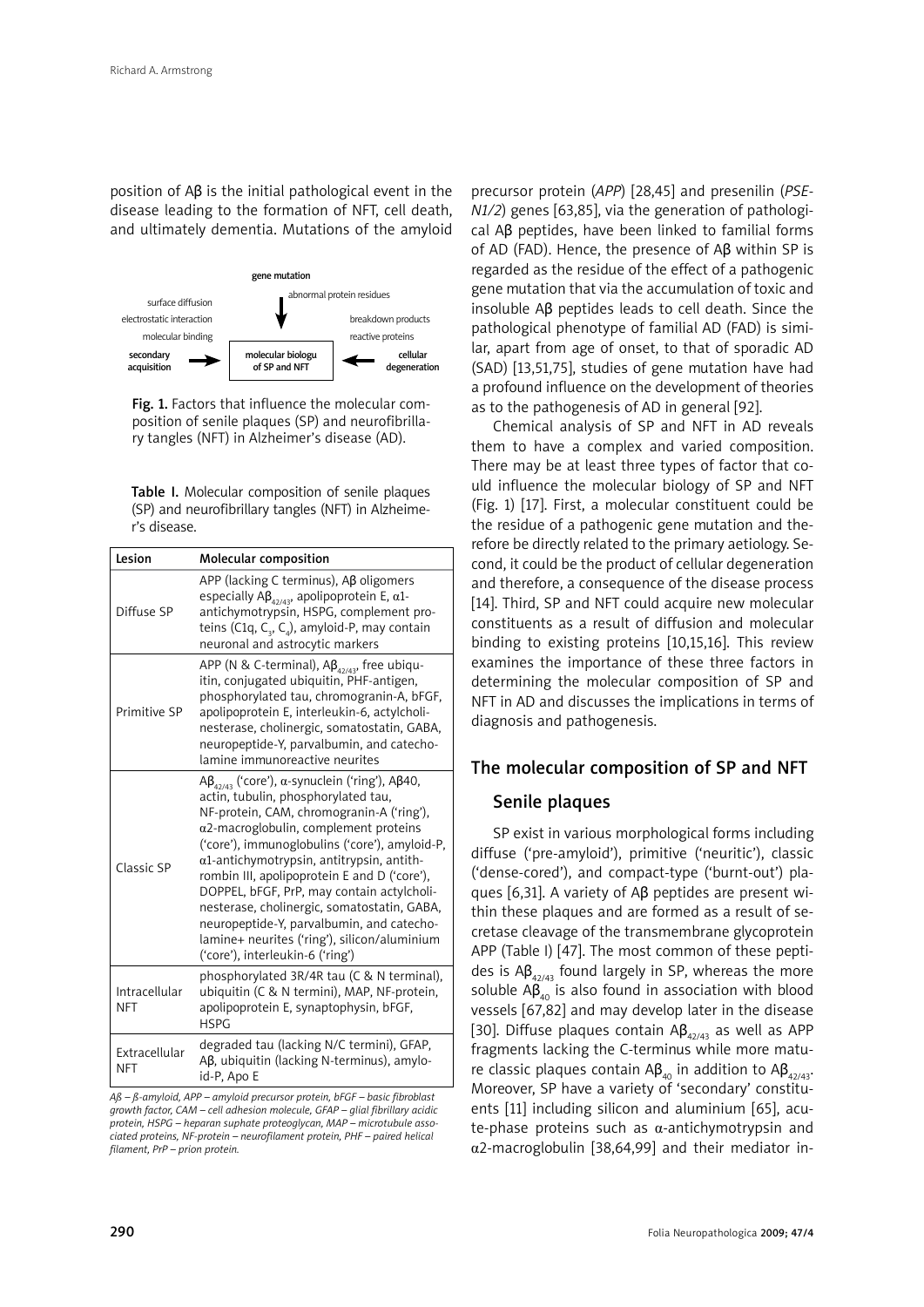terleukin-6 [84], intercellular adhesion molecules such as cell adhesion molecule 1 (CAM1) [38], apolipoprotein E (apo E) which is present in the earliest stages of SP formation [105] and D (apo D) [32], the heterodimeric glycoprotein clusterin, vibronectin, the complement proteins C1q, C4 and C3 [100], blood proteins such as amyloid-P (especially in classic SP), cathepsins B/D [86], and the sulphated glycosaminoglycans such as heparan sulphate proteoglycan (HSPG). In addition, the prion like protein DOPPEL encoded by the *PRND* gene may occur in peripheral regions of SP [39].

## Neurofibrillary tangles

The microtubule associated protein (MAP) tau is the most important constituent of the paired helical filaments (PHF) and straight filaments which comprise cellular NFT in AD. There is a single gene for tau and different isoforms result from alternative splicing and post-transcriptional changes [37]. AD is therefore considered to be a tauopathy, a group of disorders that also includes Pick's disease (PiD), corticobasal degeneration (CBD), the NFT predominant form of senile dementia (NFT-SD), argyrophilic grain disease (AGD), progressive supranuclear palsy (PSP), and parkinsonism-dementia complex of Guam (Guam PDC) [26,34]. The composition of tau differs between the different tauopathies. For example, PiD is characterised by tau with three microtubule repeats (3R tau) while PSP and CBD are composed of four repeat (4R) tau [33,70]. In AD both 3R and 4R tau are present, the 3R/4R tau ratio being highly variable but specific to individual types of neuron [96]. In addition, the molecular composition of the NFT varies markedly depending on whether they are intracellular NFT (I-NFT) or extracellular NFT (E-NFT). Hence, unlike I-NFT, E-NFT are glial fibrillary acidic protein (GFAP) and Aβ immunoreactive [104], and also contain significant amounts of amyloid-P [77] and ubiquitin [21].

#### The effect of pathogenic gene mutations

The first demonstration of a direct association between a pathological protein and a gene mutation in neurodegenerative disease was made in AD [28,45]. A primary pathogenic role for the *APP* gene was suggested by the discovery of missense mutations in a small number of families, mutations in exons 16 and 17 being the first established genetic link with FAD

[46]. There are three isoforms of APP, viz., APP<sub>695</sub>, APP<sub>751</sub>, and APP<sub>770</sub>, all of which are cell surface glycoproteins with a single membrane-spanning region [25]. Aberrant degradation of APP is believed to result in Aβ formation, especially the peptide Aβ<sub>42/43</sub>, the major constituent of the SP. APP has a large extracellular N-terminal domain and a short intracellular C-terminal domain while the Aβ sequence itself has 15 amino acids lying within the membrane and 28 extracellular amino acids. The metabolism of APP is mediated by  $\alpha$ -,  $\beta$ -, and γ-secretase and in cultured cells that overexpress APP, there are two catabolic pathways. First, the 'non-amyloid' pathway in which APP is cleaved within the Aβ sequence by  $α$ -secretase and second, the 'amyloid' pathway in which APP is cleaved by β- and γ-secretase after endocytosis of the trans-membrane portion [76]. It was originally believed that soluble Aβ was non-toxic but became extremely toxic once fibrils were formed [76]. More recent evidence suggests that Aβ oligomer intermediates are more likely to be the dominant toxic species [57]. Hence, altered proteolytic processing of APP and the accumulation of excess  $AB$  is assumed to be an early pathological event in FAD, a process which also occurs to a limited extent in aged humans [79]. Following Aβ deposition, the formation of SP, microglial activation, astrocytosis, and neuritic dystrophy presumably lead to the formation of NFT, cell death, and dementia as proposed by the ACH [50].

Subsequently, the most common subtypes of FAD were linked to mutations of the *PSEN* [63,85] genes and the effect of these mutations was also assumed to lead, albeit more indirectly, to the enhanced deposition of amyloidogenic species of Aβ [47]. The normal function of the *PSEN* genes, and how gene mutations result in Aβ deposition in these cases is unclear. *PSEN1* may be involved in notch signalling [88] and may therefore be important in cell differentiation. *PSEN1/2* genes may also be implicated via the perturbation of cellular calcium homeostasis [106] or in interactions with the transcriptional coactivator cAMP-response element binding (CREB-binding) protein which plays a key role in regulating gene expression [41]. In addition, *PSEN* genes are part of the γ-secretase complex which are important in generating Aβ from APP. Hence, mutant *PSEN1* could enhance 42-specific-γ-secretase cleavage of normal APP resulting in increased deposition of  $AB_{42/43}$  [93].

Hence, there is a close relationship between specific gene mutations, amyloid deposition, and FAD.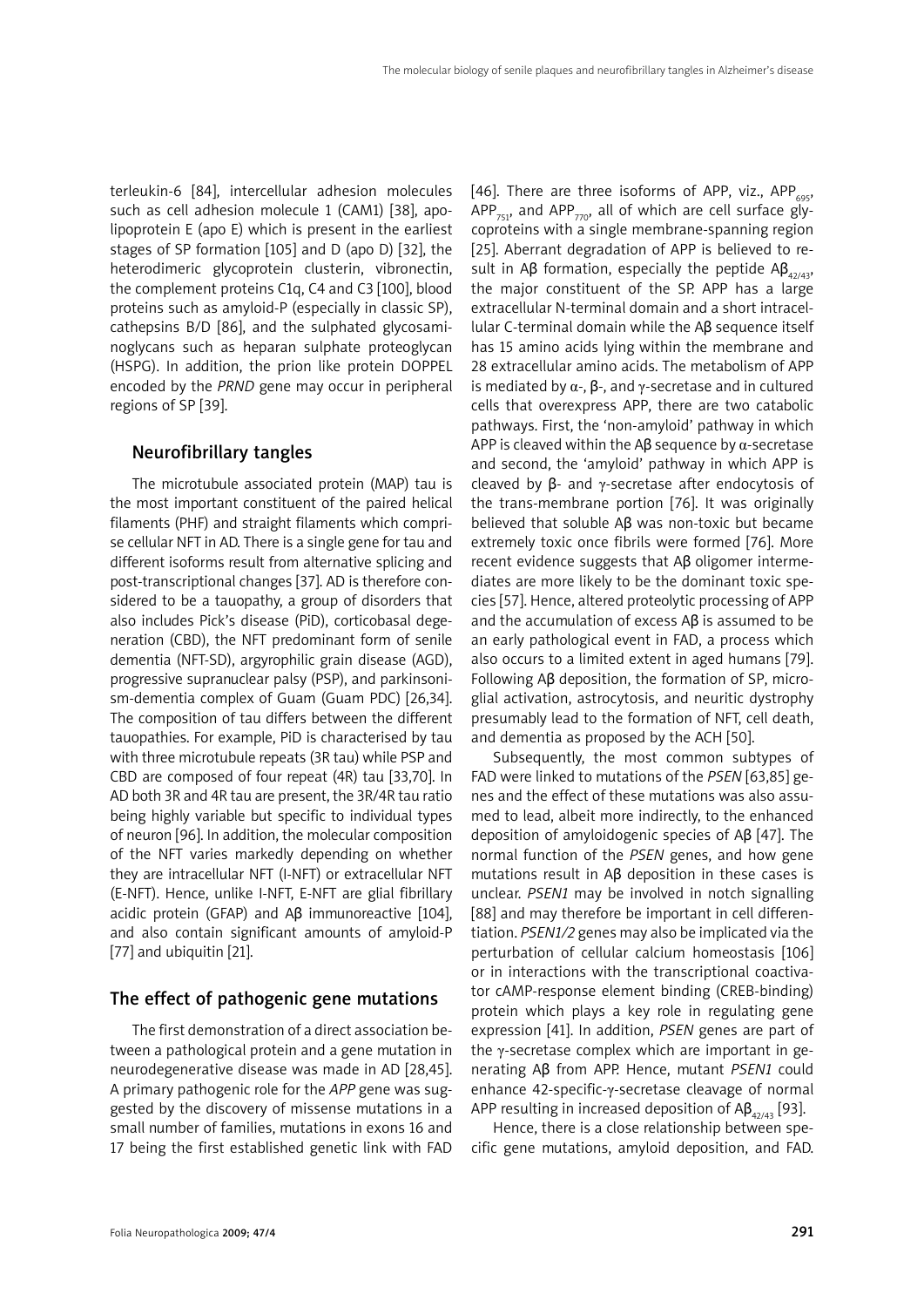In the case of *APP*, the product Aβ can be directly related to the gene. In other FAD cases, e.g., those linked to *PSEN* genes, the connection between the gene mutation and the accumulation of Aβ may be more indirect. These processes, however, account for only a small proportion of cases of AD; the *APP* and *PSEN1/2* genes together accounting for less than 5% of cases [52]. In addition, various questions remain, e.g., if the ACH is correct, how does Aβ lead to the formation of tau [8], how do Aβ and tau cause cell death in AD, why is the density of lesions so low in some AD cases, and why is the pathology of FAD and SAD so similar?

# The effect of structural degeneration within the cell

# How do gene mutations result in pathology?

That a more complex relationship may exist between *APP* mutation, Aβ and AD was first proposed in 1993 [71]. Amino acid changes associated with the codon 717 mutation of the *APP* gene (*APP717*) appeared to shed little light on the pathogenic mechanism of AD and existing data from neurotoxicity experiments did not establish a primary role for Aβ in disease pathogenesis [71]. In addition, deposition of Aβ occurs only in areas of cortex with viable neurons, i.e., functional neurons were necessary for the presence of Aβ [65]. Hence, Aβ may not necessarily kill neurons but may be secreted in response to cellular damage. Furthermore, generation of the pathological Aβ sequence requires cleavage by β- and γ-secretase at the N and C-terminal sites [66,103]. As the C-terminal domain lies within the membrane, membrane damage resulting from cellular breakdown, might therefore be a prerequisite for the Aβ fragment to be generated [17].

## Senile plaques

Animal models suggest that Aβ peptides may be formed in response to cellular degeneration. Lesions of the nucleus basalis of Meynert (nBM) in the rat, for example, elevate APP synthesis in cortical neurons [101]; the production of excess APP being a response to loss of functional innervation. Similarly, subacute and prolonged neuronal damage in humans can induce the formation of APP [20]. In the

rat, injury to an area of brain results four to seven days later in the presence of APP in axonal swellings, cell bodies, and dystrophic neurites [89]. Lesions of the fimbria-fornix pathway in the rat also result in a marked accumulation of APP in regions of the hippocampus associated with degenerating cholinergic fibres [23,35]. Injections of toxins into the brain produce very similar results, e.g., there are changes in the expression or induction of APP in brain cells after intrathecal or intraparenchymal injections of various toxins [20] while administration of chloroquine results in the production and accumulation of C-terminal fragments of APP in the cell bodies of pyramidal cells [19]. Furthermore, APP shares structural features with precursors of epidermal growth factor suggesting that APP is an endogenous protectant activated by injury to brain cells [81]. These observations have suggested alternative schemes of pathogenesis in which Aβ is not the primary cause of AD. Hence, theories involving perturbations of vesicular trafficking, the cytoskeletal network, and the distribution of membrane cholesterol are increasingly being explored [35].

Many other constituents of SP may be a consequence of structural degeneration of the cell. Approximately 40% of diffuse plaques contain degenerating neuronal perikarya [5,7,69] and many contain the processes of astrocytes. Acetylcholinesterase rich neurites have been found in SP and may be the degenerating axonal terminals of neurons originating in the nBM [91]. Cholinergic neurites, and neurites positive for somatostatin, γ-amino butyric acid (GABA), neuropeptide Y [59], and the catecholamines have all been recorded in SP [91]. As a consequence of neuritic degeneration, PHF antigens, tau, A68 protein, ubiquitin, and NF epitopes are also present [83]. In addition, the presence of neuronal markers such as parvalbumin suggests the preferential incorporation of processes of pyramidal neurons into SP [1]. The presence of chromogranin A, a soluble protein in dense-core synaptic vesicles within the dystrophic neurites of the 'coronas' of classic plaques, may also be the result of cellular degeneration [72,80].

## Neurofibrillary tangles

The formation of NFT could be a part of the neurons limited response to injury [103] as neurons will often respond to degeneration by increasing the synthesis of tau [43]. Dopamine denervation and sep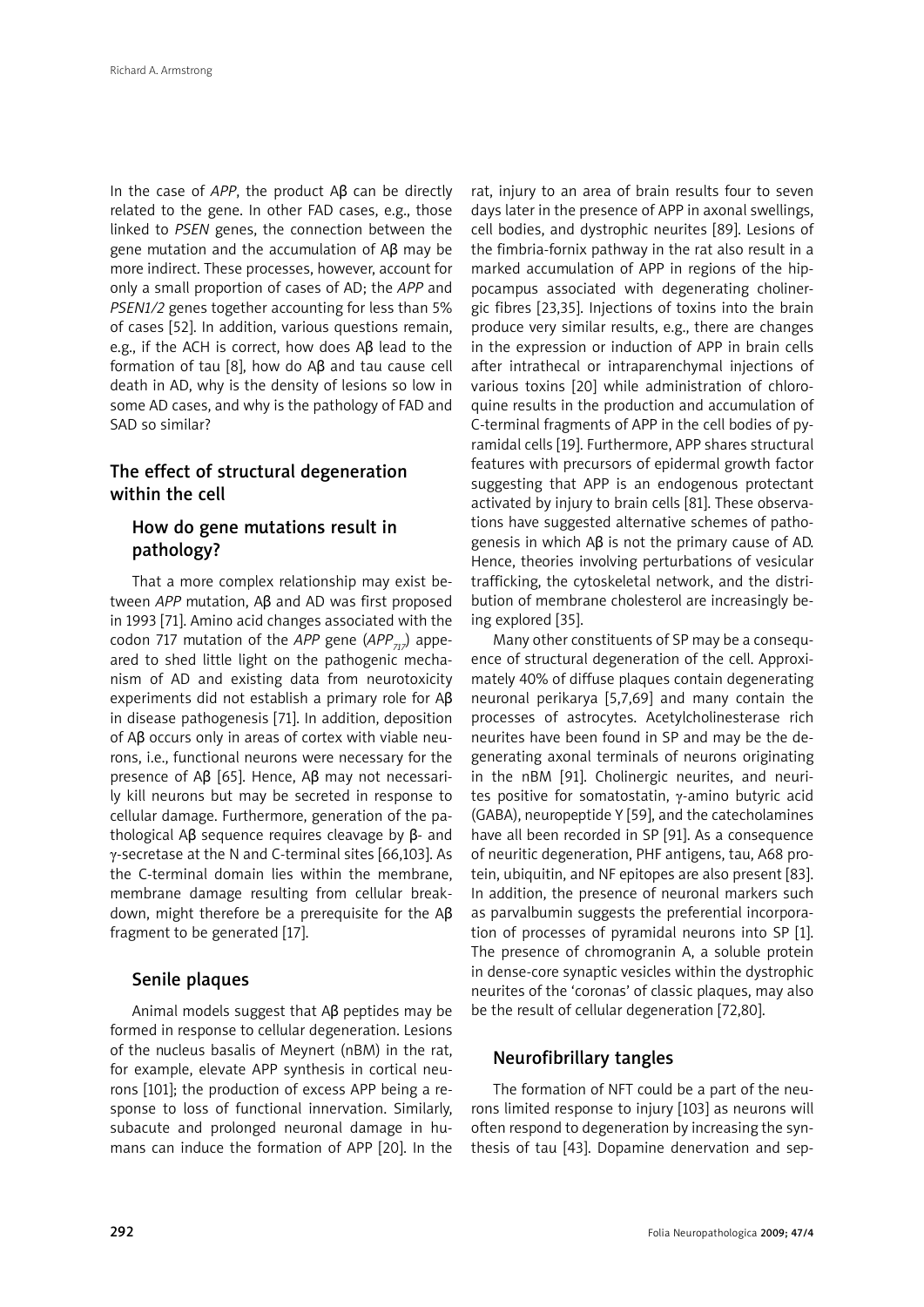tal lesions affecting cholinergic and GABA neurons projecting to the dentate gyrus result in the loss of dendritic MAP2 and tau immunostaining [97]. Hence, transynaptic changes affecting dentate gyrus neurons may result in the precursor stages of NFT. NFT may also contain additional constituents that result from cellular degeneration [12] such as NF proteins and synaptophysin [4].

# The effect of secondary acquisition of proteins

Proteins already present within SP and NFT may bind additional molecular constituents, e.g., PHF and amyloid fibres can 'decorate' themselves with various proteins [10,102]. In addition, Aβ has a number of trophic properties and can bind metals such as copper, iron, and zinc [18]. Furthermore, during aging, long-lived proteins accumulate post-translational modifications ('Maillard reaction products') such as cross-linking, decreased solubility, and increased protease resistance [87]. These changes may alter the chemical composition of a lesion with time and significantly change its binding properties [95]. Electrostatic interactions may also be important in binding exogenous components to Aβ [42].

# Senile plaques

Apo E labels a proportion of SP [98] and is usually detected after the appearance of Aβ [62] suggesting that it is not a prerequisite for plaque formation even in individuals expressing allele ε4 but is acquired secondarily. Apo E itself can bind to several proteins including Aβ and in the cell targets lipoprotein particles [90]. Several acute-phase proteins and proteins associated with the immune system accumulate in SP. Interleukin-6 is enhanced in both mild and moderate AD, is a mediator of acute-phase proteins, and may be responsible for their accumulation within SP [84]. The membrane attack complex (MAC) has been identified in the dystrophic neurites of SP [60], and whereas immunoglobulin G (ImG) has not been identified, SP are associated with a variety of complement proteins, CAM, and proteins that may have originated in the blood plasma [11,38]. The presence of  $C_{3}$  and antichymotrypsin suggest that the classic pathway is activated in association with diffuse plaques but it is unclear whether the process proceeds beyond  $C_{3}$ .  $C_{3}$  is abundant in serum and therefore, could originate in blood but is also produced by macrophages and astrocytes [48]. Amyloid-P is a complex glycoprotein made in the liver and present in blood serum [2] and is found in both SP and NFT suggesting that the substance accumulates following impairment of the blood brain barrier [9,36,55]. Approximately 90% of Aβ positive SP contain amyloid-P [58]. The staining pattern of amyloid-P parallels that of the complement proteins suggesting that it may assist microglia during phagocytosis [2].

SP also contain basic fibroblast growth factor (bFGF), a substance that appears to attract neurites into the plaque [29]. As a consequence, SP acquire various markers associated with the processes of neurons and glial cells. In addition, prion protein (PrP) may accumulate at the periphery of Aβ positive plaques [49].

# Neurofibrillary tangles

The maturation of NFT is associated with several changes in their molecular biology. Hence, E-NFT contain many SP constituents including Aβ, HSPG, amyloid-P, and various serpins [77,78]. I-NFTs are less compact, silver positive, and eosinophilic compared with E-NFT [106]. E-NFTs are also immunoreactive for GFAP and Aβ, both of which are likely to be deposited after cell death. The acquisition of Aβ by E-NFT suggests either that Aβ is inaccessible to I-NFT or that there are conformation changes of the proteins in the extracellular space that facilitate binding of Aβ [95]. A major constituent of NFT is ubiquitin, which is found either as a free molecule or as a protein-ubiquitin conjugate. Ubiquitin may contribute to the polymerization of abnormal fibriller structures in an attempt to eliminate them [21]. As I-NFT develop into E-NFT, they lose the N/C termini of tau and two-thirds of the N-terminus of ubiquitin [95]. NFT are also immunopositive for apo E [73]. In AD, all apo E positive neurons are positive for PHF proteins but not all PHF, tau-2 positive neurons exhibit apo E immunoreactivity [24]. These results suggest that apo E plays a secondary role in NFT formation and is accumulated within neurons in response to repair processes induced by NFT. In the presence of calcium ions, HSPG will bind to the free carboxyl groups of NFT proteins and this binding may play a role in increasing the insolubility of PHF [78]. In addition, bFGF binds to heparinase sensitive sites in NFT due to the presence of HSPG [78]. The MAC has also been iden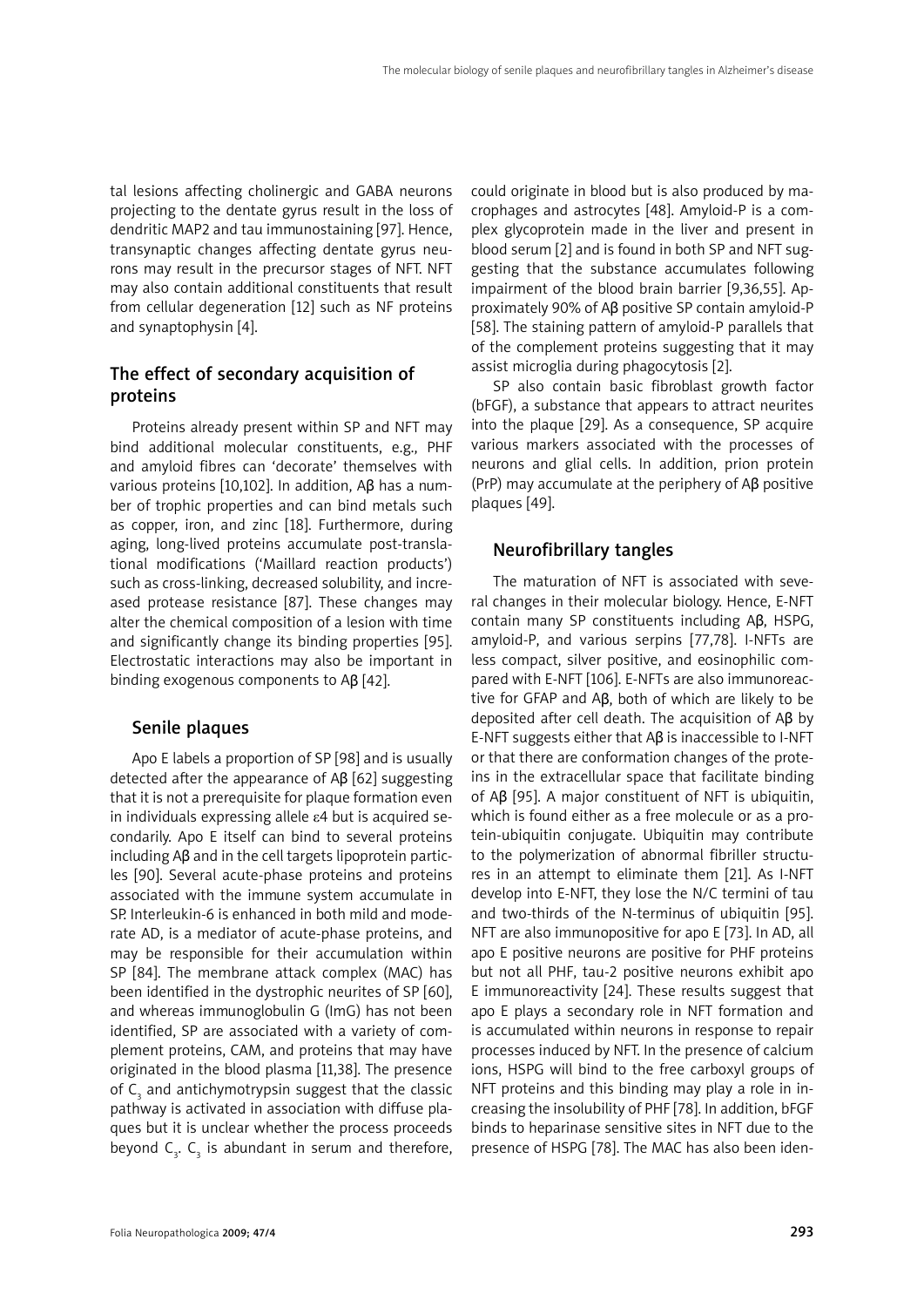tified in association with NFT [53]. Neurons remove membrane inserted MAC fragments by endocytosis and hence, retrograde transport to cell bodies may result in the attachment of MAC to abnormal cytoskeletal proteins such as tau [53].

## **Discussion**

# What determines the composition of SP and NFT?

The SP and NFT of AD have a rich molecular biology and a summary of the possible origins of their major molecular constituents is shown in Fig 2. The only constituent unequivocally related to a gene product is Aβ, being directly related to mutations of *APP*.



Fig. 2. The proposed origin of the main molecular constituents of senile plaques (SP) and neurofibrillary tangles (NFT) in Alzheimer's disease (AD): Aβ (b-amyloid), ACHE (acetylcholinesterase), ACT  $(\alpha 1$ -antichymotrypsin), Am-P (Amyloid-P), APP (amyloid precursor protein), Apo E (Apolipoprotein E), bFGF (basic fibroblast growth factor), CAM (cell adhesion molecule), CHOL (cholinergic), Chrom-A (chromogranin-A), GABA (γ-amino butyric acid positive neurites), GFAP (glial fibrillary acidic protein), HSPG (heparan suphate proteoglycan), MAC (membrane attack complex), MAP (microtubule associated proteins), NF-protein (neurofilament protein), PARV (parvalbumin positive neurites), PHF (paired helical filament), PrP (prion protein), SOMAT (somatostatin positive neurites), Ub (ubiquitin), Synapt (synaptophysin).

The degree to which Aβ 'directly' promotes cell death, however, is more controversial. First, FAD cases are similar, apart from age at onset, to SAD [51,75] and hypotheses such as the ACH do not specify what initiates the common late-onset form of AD [94]. Second, it is difficult to establish a mechanism that directly links a specific *APP* mutation to cell death. A variety of mechanisms have been proposed by which abnormal and misfolded proteins may affect cellular homeostasis including disruption of the ubiquitin degradation system, axonal transport, synaptic function, and protein sequestration and these are reviewed in detail by Forman et al. [40]. Third, the presence of Aβ within SP may obscure the primary aetiology because of secondary toxicity effects. Fourth, many of the molecular constituents of SP and NFT may be formed as a response to cellular degeneration including Aβ and tau [14,74,81,101].

SP and NFT also contain several constituents that are directly related to cellular degeneration (Fig. 2). Hence, synaptic disconnection, neuritic degeneration, and invasion by glia add various constituents to developing SP. These processes may explain the presence of tau, PHF antigens, synaptic proteins, and specific neurotransmitter-positive neurites within SP. Subsequently, as lesions age, the activity of some constituents is lost and new compounds acquired. Many of these newly acquired proteins may be made by glial cells or be derived from the bloodstream as a result of breakdown of the blood brain barrier. Hence, GFAP, complement proteins, and acute phase proteins become incorporated into SP. Acquisition of substances by SP as a result of surface diffusion and molecular binding may cause further changes in plaque morphology and alter the properties of the plaque so that it can bind yet further proteins [10,15,16].

#### Implications for diagnosis

Aβ and tau are currently the most important molecular markers of AD and the various diagnostic criteria emphasise the presence of either SP alone or both SP and NFT in pathological diagnosis [66,68,103]. Nevertheless, the molecular complexity of SP and NFT and the possible origins of the various constituents raise questions about the reliability of using any constituent as the sole pathological marker of disease. First, when many chemical constituents are present, there is the problem of distinguishing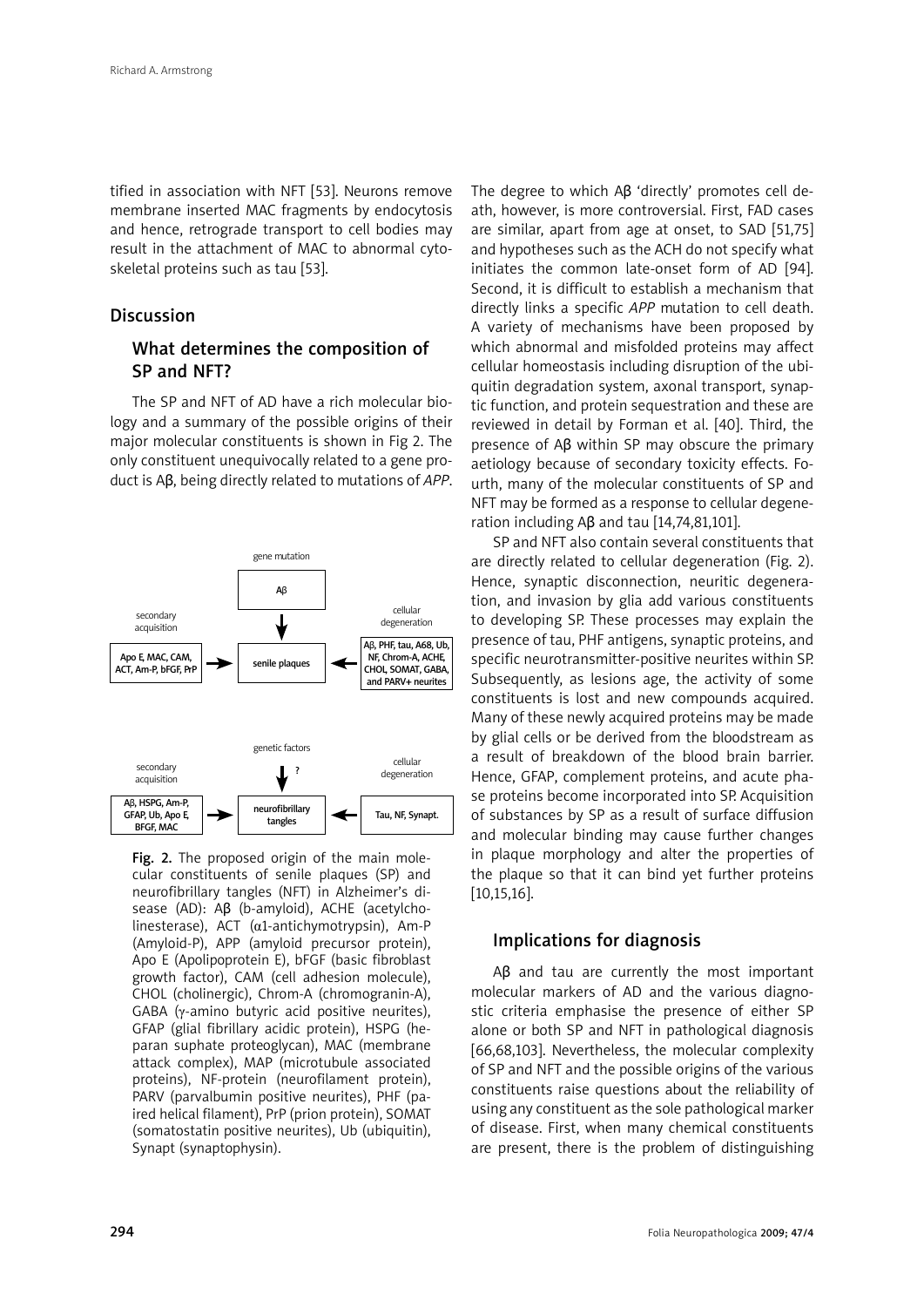the primary 'pathological' proteins from reactive products, the breakdown products of the cell, and the compounds acquired by surface diffusion. Studies of FAD have had the most significant influence in identifying the 'primary' pathogenic protein, viz., Aβ, the results then being extrapolated to SAD. Aβ, however, may itself be a reaction to cellular degeneration rather than being its cause [14]. Second, the chemical composition of SP and NFT changes as the lesions mature and, in some cases, activity of the primary molecular constituents may be reduced or become substantially altered, and this may cause problems in the diagnosis of AD especially of longer duration cases. Nevertheless, if the value of SP and NFT in the diagnosis of AD is questioned, there is the problem of how AD is to be defined [17].

#### Implications for disease pathogenesis

In the conventional view of AD pathogenesis as illustrated by the ACH (Fig. 3A), a causal pathway is hypothesised linking mutations of *APP* to cell injury and death; the latter mediated presumably by a variety of changes in cellular homeostasis [40] and caused by the accumulation of Aβ peptides [50]. This review, however, proposes a more complex interrelationship between these elements (Fig. 3B) in which the primary factor is the age-dependent breakdown of anatomical systems and pathways within the brain and the consequence loss of synapses [27]. The extent of this aging effect, which begins early in life, is mediated by the degree of lifetime stress (the 'allostatic load'). The brain is the ultimate mediator of stress-related mortality through hormonal changes resulting in hypertension, glucose intolerance, cardiovascular disease, and immunological problems [27]. The consequence is gradual synaptic disconnection, neuronal degeneration, and the upregulation of genes determining various reactive and breakdown products [14,74,81,101]. Second, in small numbers of families, specific APP or *PSEN* mutations influence the outcome of this age-related degeneration by determining the solubility and/or toxicity of the molecular product. Cells have mechanisms to protect against the accumulation of misfolded and aggregated proteins including the ubiquitin system and the phagosome-lysosome system. Neuronal degeneration in individuals with specific mutations results in the accelerated formation of Aβ and tau, and then a further phase of 'secondary' neurodegeneration, which

perturbation of cellular homeostatis APP PSEN1/2 A. Amyloid Cascade hypothesis  $AB_{42/43}$   $\longrightarrow$  Tau+NFT cell death dementia increase in production **of 'reactive' proteins** "<br>The Allostati Load. B. Modified scheme synapse loss, cellular degeneration  $S$ P/NFT  $\left| \bullet \right|$  cell death/ dementia APP, PSEN1/2, genetic risk Factors (Apo E), environmental factors accumulation of cellular breakdown products 'secondary degeneration'

Fig. 3A-B. Relationships between gene mutation and disease phenotype in Alzheimer's disease (AD). A. The amyloid cascade hypothesis (ACH) to explain the pathogenesis of familial AD (FAD). B. Modified scheme to explain the pathogenesis of FAD and sporadic AD (SAD): APP (amyloid precursor protein), Aβ (β-amyloid), Apo E (Apolipoprotein E), NFT (neurofibrillary tangle), SP (senile plaque), PSEN (presenilin).

overwhelms the protection systems. Early-onset FAD is the consequence of this process.

By contrast, in individuals without a specific genetic mutation, but where more complex genetic and environmental risk factors are present, the outcome of age-related loss of synapses is mainly soluble and smaller quantities of insoluble proteins which are degraded by the cellular protection systems and do not significantly accumulate to form SP and NFT. With advancing age, however, the protective systems become less effective resulting in slowly accumulating quantities of Aβ and tau. The result of these insidious processes is that the cellular protection systems do not become overwhelmed until much later in life; the consequence being late-onset SAD. The advantage of this modified scheme is that it may explain why the phenotypes of FAD and SAD are similar, why SP and NFT often appear to be distributed independently within the brain, and reflects data suggesting that Aβ and tau are formed as a response to cellular degeneration.

#### References

1. Adams LA, Munoz DG. Differential incorporation of processes derived from different classes of neurons into senile plaques in Alzheimer's disease. Acta Neuropathol 1993; 86: 365-370.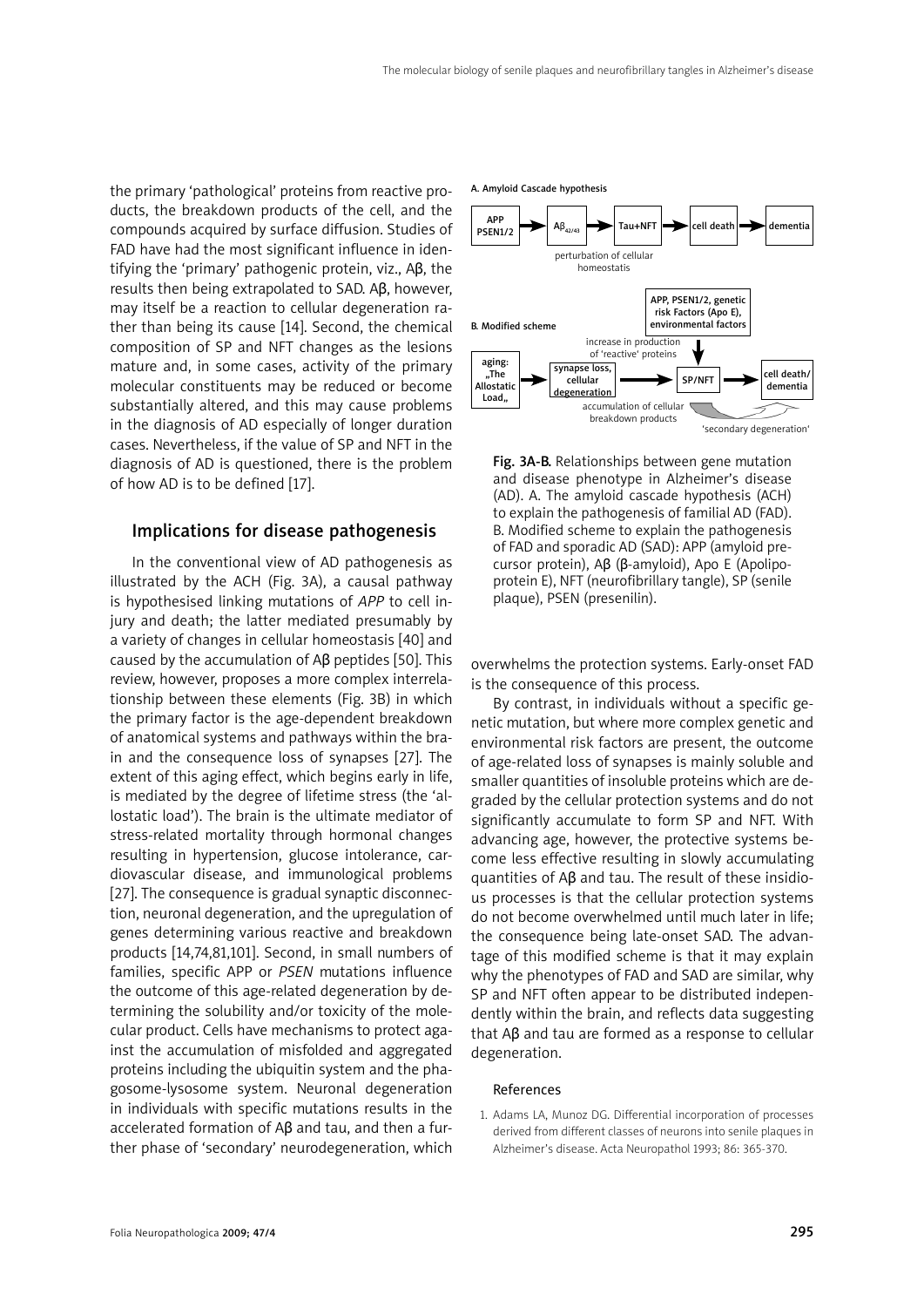- 2. Akiyama H, Yamada T, Kawamata T, McGeer PL. Association of amyloid-P component with complement proteins in neurologically diseases brain tissue. Brain Res 1991; 548: 349-352.
- 3. Alzheimer A. On a peculiar disease of the cerebral cortex. Allgemeine Zeitschrift für Psychiatrie und Psychish-Gerichtlich Medicin 1907; 64: 146-148.
- 4. Arima K, Nakamura M, Sunohara N, Nishio T, Ogawa M, Hirai S, Kawai M, Ikeda K. Immunohistochemical and ultrastructural characterisation of neuritic clusters around ghost tangles in the hippocampal formation in progressive supranuclear palsy. Acta Neuropathol 1999; 97: 565-576.
- 5. Armstrong RA. Correlations between the morphology of diffuse and primitive β-amyloid (Aβ) deposits and the frequency of associated cells in Down's syndrome. Neuropath Appl Neurobiol 1996; 22: 527-530.
- 6. Armstrong RA. β-amyloid plaques: stages in life history or independent origin? Dement Geriatr Cogn Disord 1998; 9: 227-238.
- 7. Armstrong RA. Diffuse β-amyloid (Aβ) deposits and neurons: in situ secretion or diffusion of Aβ? Alz Rep 2001; 3: 289-294.
- 8. Armstrong RA. Plaques and tangles and the pathogenesis of Alzheimer's disease. Folia Neuropathol 2006; 44: 1-11.
- 9. Armstrong RA. Classic β-amyloid deposits cluster around large diameter blood vessels rather than capillaries in sporadic Alzheimer's disease. Curr Neurovasc Res 2006; 3: 289-294.
- 10. Armstrong RA. Size frequency distributions of abnormal protein deposits in Alzheimer's disease and variant Creuztfeldt-Jakob disease. Folia Neuropathol 2007; 45: 108-114.
- 11. Armstrong RA. Spatial correlations between β-amyloid (Aβ) deposits and blood vessels in familial Alzheimer's disease. Folia Neuropathol 2008; 46: 241-248.
- 12. Armstrong RA. Clustering and periodicity of neurofibrillary tangles in the upper and lower cortical laminae in Alzheimer's disease. Folia Neuropathol 2008; 46: 26-31.
- 13. Armstrong RA, Nochlin D, Bird TD. Neuropathological heterogeneity in Alzheimer's disease: A study of 80 cases using principal components analysis. Neuropathol 2000; 1: 31-37.
- 14. Armstrong RA, Cairns NJ, Lantos PL. Are pathological lesions in neurodegenerative disorders the cause or the effect of the degeneration? Neuropathol 2002; 22: 114-127.
- 15. Armstrong RA, Cairns NJ, Ironside JW, Lantos PL. Size frequency distributions of prion protein (PrP) aggregates in variant Creutzfeldt-Jakob disease. J Neural Transm 2005; 112: 1565-1573.
- 16. Armstrong RA, Cairns NJ, Ironside JW. Size frequency distributions of the florid prion protein aggregates in variant Creutzfeldt-Jakob disease follow a power-law function. Neuro Sci 2006; 27: 104-109.
- 17. Armstrong RA, Lantos PL, Cairns NJ. What determines the molecular composition of abnormal protein aggregates in neurodegenerative disease? Neuropathol 2008; 28: 351-365.
- 18. Atwood CS, Obrenovitch ME, Liu T, Chan H, Perry G, Smith MA, Martins RN. Amyloid-beta: a chameleon walking in two worlds: a review of the trophic and toxic properties of amyloid-β. Brain Res Rev 2004; 43: 1-6.
- 19. Bahr BA, Abai B, Gall CM, Vanderklish PW, Hoffman KB, Lynch G. Induction of β-amyloid containing polypeptides in hippocampus: evidence for a concomitant loss of synaptic proteins and interactions with an excitotoxin. Exp Neurol 1994; 129: 81-94.
- 20. Banati RB, Gehrmann J, Czech C, Monning U, Jones LL, Konig G, Beyreuther K, Kreutzberg GW. Early and rapid de novo synthesis of Alzheimer βA4-amyloid precursor protein (APP) in activated microglia. Glia 1993; 9: 199-210.
- 21. Bancher C, Grundke-Iqbal I, Iqbal K, Fried VA, Smith HT, Wisniewski HM. Abnormal phosphorylation of tau precedes ubiquitination in neurofibrillary pathology of Alzheimer's disease. Brain Research 1991; 539: 11-18.
- 22. Bancher C, Lassman H, Breitschopf H, Jellinger KA. Mechanisms of cell death in Alzheimer's disease. J Neural Transm 1997; 50 (Suppl.): 141-152.
- 23. Beeson JG, Shelton ER, Chan HW, Gage FH. Age and damage induced changes in amyloid precursor protein immunohistochemistry in the rat brain. J Comp Neurol 1994; 342: 69-77.
- 24. Benzing WC, Mufson EJ. Apolipoprotein E immunoreactivity within neurofibrillary tangles: relationship to tau and paired helical filaments in Alzheimer's disease. Exp Neurol 1995; 132: 162-171.
- 25. Berkenbosch F, Refolo LM, Friedrich VL, Casper D, Blum M, Robakis NK. The Alzheimer's amyloid precursor protein is produced by type 1 astrocytes in primary cultures of rat microglia. J Neurosci Res 1990; 25: 431-440.
- 26. Cairns NJ, Lee VM-Y, Trojanowski JQ. The cytoskeleton in neurodegenerative disease. J Pathol 2004; 204: 438-449.
- 27. Carroll BJ. Ageing, stress and the brain. Endocrine Facets of Ageing. Novartis Foundation Symposium, 2002; 242: 26-36.
- 28. Chartier-Harlin M, Crawford F, Houlden H, Warren A, Hughes D, Fidani L, Goate A, Rossor M, Rocques P, Hardy J, Mullan M. Early onset Alzheimer's disease caused by mutations at codon 717 of the β-amyloid precursor protein gene. Nature 1991; 353: 844-846.
- 29. Cummings BJ, Su JH, Cotman CW, White R, Russell MJ. β-amyloid accumulation in aged canine brain: a model of early plaque formation in Alzheimer's disease. Neurobiol Aging 1993; 14: 547- 560.
- 30.Delacourte A, Sergeant N, Champain D, Wattez A, Maurage CA, Lebert F, Pasquier F, David JP. Nonoverlapping but synergetic tau and amyloid precursor protein pathologies in sporadic Alzheimer's disease. Neurology 2002; 59: 398-407.
- 31. Delaere P, Duyckaerts C, He Y, Piette F, Hauw JJ. Subtypes and differential laminar distribution of β/A4 deposits in Alzheimer's disease: relationship with the intellectual status of 26 cases. Acta Neuropathol 1991; 81: 328-335.
- 32. Desai PP, Ikonomovic MD, Abrahamson EE, Hamilton RL, Isanski BA, Hope CE, Klunk WE, DeKosky ST, Kamboh MI. Apolipoprotein D is a component of compact but not diffuse amyloidbeta plaques in Alzheimer's disease temporal cortex. Neurobiol Dis 2005; 20: 574-582.
- 33. Dickson DW. Neuropathological differentiation of progressive supranuclear palsy and corticobasal degeneration. J Neurol 1999; 246 (Suppl. 2): 6-15.
- 34. Dickson DW. Neurodegeneration: The Molecular Pathology of Dementia and Movement Disorders. International Society for Neuropathology (ISN) Press, Basel, Switzerland, 2003.
- 35. Drouet B, Pincon-Raymond M, Chambaz J, Pillot T. Molecular basis of Alzheimer's disease. Cell and Molec Life Sci 2000; 57: 705-715.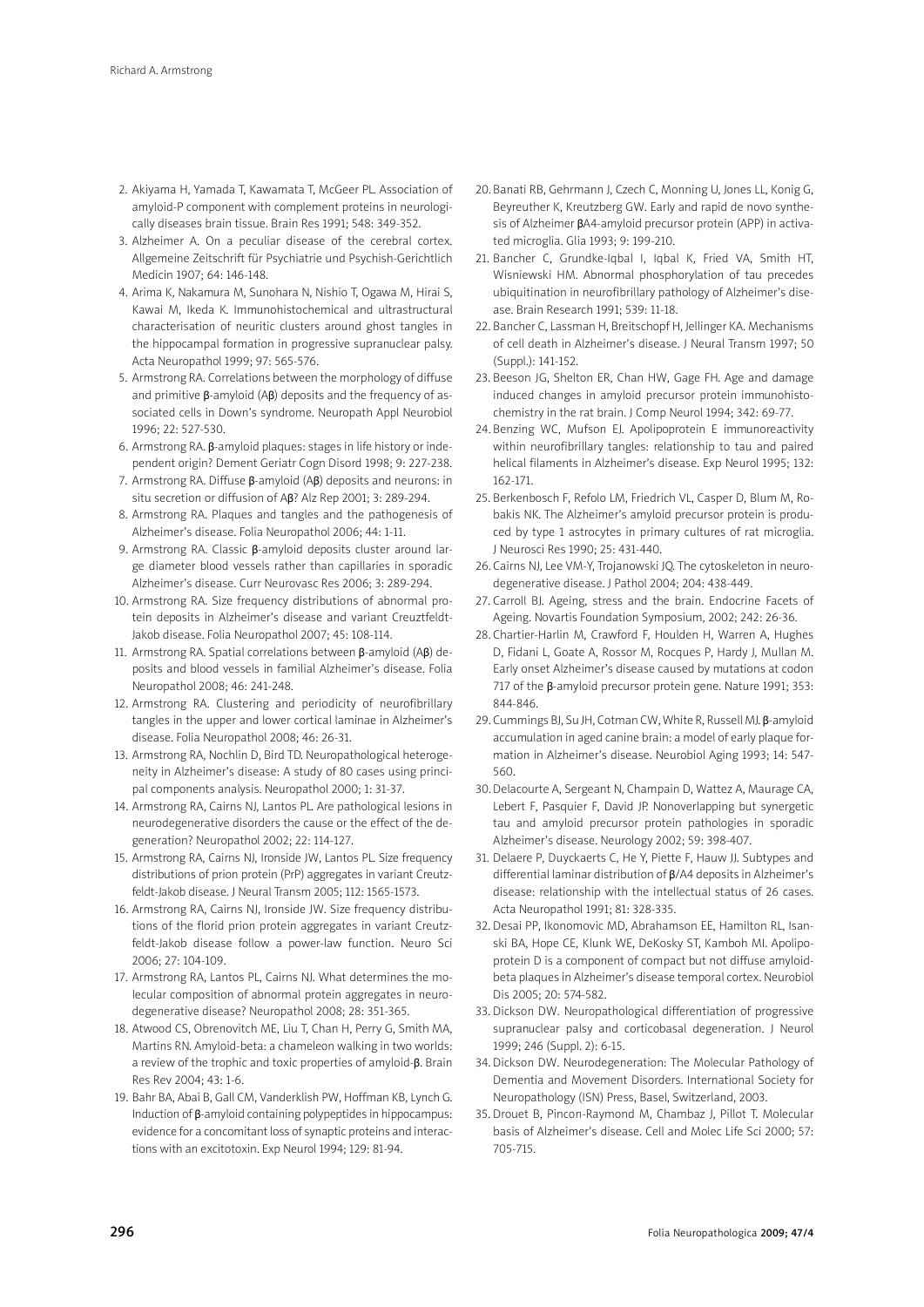- 36. Duong T, Pommier EC, Scheibel AB. Immunodetection of the amyloid P component in Alzheimer's disease. Acta Neuropathol 1989; 78: 429-437.
- 37. Dustin P, Brion JP, Flament-Durand J. What's new in the pathology of the neuronal cytoskeleton: The significance of neurofibrillary tangles. Pathol Res Pract 1992; 188: 248-253.
- 38. Eikelenboom P, Zhan SS, van Gool WA, Allsop D. Inflammatory mechanisms in Alzheimer's disease. Trends in Pharmacol Sci 1994; 15: 447-450.
- 39. Ferrer I, Freixas M, Blanco R, Carmona M, Puig B. Selective PrPlike protein, doppel immunoreactivity in dystrophic neurites of senile plaques in Alzheimer's disease. Neuropathol Appl Neurobiol 2004; 30: 329-337.
- 40. Forman MS, Trojanowski JQ, Lee VM-Y. Neurodegenerative diseases: a decade of discoveries paves the way for therapeutic breakthroughs. Nature Med 2004; 10: 1055-1063.
- 41. Francis YI, Stephanou A, Latchman DS. CREB-binding protein activation by presenilin 1 but not by its M146L mutant. Neuroreport 2006; 17: 917-921.
- 42. Fraser PE, Nguyen JT, Chin DT, Kirschner DA. Effects of sulfate ions on Alzheimer β/A4 peptide assemblies: Implications for amyloid fibril-proteoglycan interactions. J Neurochem 1992; 59: 1531-1540.
- 43. Gertz HJ, Kruger H, Patt S, Cervos-Navarro J. Tangle-bearing neurons show more extensive dendritic trees than tangle-free neurons in area CA1 of the hippocampus in Alzheimer's disease. Brain Res 1991; 548: 260-266.
- 44.Glenner GG, Wong CW. Alzheimer's disease and Down's syndrome: sharing of a unique cerebrovascular amyloid fibril protein. Biochem Biophys Res Commun 1984; 122: 1131-1135.
- 45. Goate R, Chartier-Harlin M, Mullan M, Brown J, Crawford F, Fidani L, Giuffra L, Haynes A, Irving N, James L, Mant R, Newton P, Rooke K, Roques P, Talbot C, Pericak-Vance M, Roses A, Williamson R, Rossor M, Owen M, Hardy J. Segregation of a missense mutation in the amyloid precursor protein gene with familial Alzheimer's disease. Nature 1991; 349: 704-706.
- 46.Goate AM. Monogenetic determinants of Alzheimer's disease: Amyloid precursor protein mutations. Cell and Mole Life Sciences 1998; 54: 897-901.
- 47. Greenberg BD. The COOH-terminus of the Alzheimer amyloid Aβ peptide: Differences in length influence the process of amyloid deposition in Alzheimer brain, and tell us something about relationships among parenchymal and vessel-asssociated amyloid deposits. Amyloid 1995; 21: 195-203.
- 48.Haga S, Ikeda K, Sato M, Ishii T. Synthetic Alzheimer amyloid β/A4 peptides enhance production of complement C3 component by cultured microglia cells. Brain Res 1993; 601: 88-94.
- 49.Hainfellner JA, Wanschitz J, Jellinger K, Liberski PP, Gullotta F, Budka H. Coexistence of Alzheimer type neuropathology in Creutzfeldt-Jakob disease. Acta Neuropathol 1998; 96: 116-122.
- 50.Hardy JA, Higgins GA. Alzheimer's disease: the amyloid cascade hypothesis. Science 1992; 256: 184-185.
- 51. Haupt M, Kurz A, Pollman S, Romero B. Comparison of the severity of neuropathological changes in familial and sporadic Alzheimer's disease. J Neurol 1992; 239: 248-250.
- 52. Hoenicka J. Genes in Alzheimer's disease. Revista de Neurolgia 2006; 42: 302-305.
- 53. Itagaki S, Akiyama H, Saito H, McGeer PL. Ultrastructural localization of complement membrane attack complex (MAC)-like immunoreactivity in brains of patients with Alzheimer's disease. Brain Res 1994; 645: 78-84.
- 54. Jellinger KA, Bancher C. Neuropathology of Alzheimer's disease: a critical update. J Neural Transm 1998; 54: 77-95.
- 55. Kalaria RN, Bhatti SU, Perry G, Lust WD. The amyloid precursor protein in ischaemic brain injury and chronic hypoperfusion. Proc 7<sup>th</sup> Inter Study Group Pharm Mem Dis Assoc Aging 1993; 291-294.
- 56. Khatchaturian ZS Diagnosis of Alzheimer's disease. Arch Neurol 1985; 42: 1097-1105.
- 57. Kim JR, Muresan A, Lee KY, Murphy RM. Urea modulation of beta-amyloid fibril growth: Experimental studies and kinetic models. Protein Sci 2004; 13: 2888-2898.
- 58. Kimura M, Arai H, Takahashi T, Iwamoto N. Amyloid-P component like immunoreactivity in β/A4-immunoreactive deposits in Alzheimer-type dementia brains. J Neurol 1994; 241: 170-174.
- 59. Kowall NW, Beal MF. Cortical somatostatin, neuropeptide Y, and NADPH daiphorase neurons: normal anatomy and alterations in Alzheimer's disease. Ann Neurol 1988; 23: 105-114.
- 60.Krzanowski JJ. Microglia and immune activation in Alzheimer's disease. J Flor MA 1993; 80: 267-270.
- 61. Lasmann H. Patterns of synaptic and nerve cell pathology in Alzheimer's disease. Beh Brain Res 1996; 78: 9-14.
- 62. Lemere CA, Blusztajn JK, Yamaguchi H, Wisniewski T, Saido TC, Selkoe DJ. Sequence of deposition of heterogeneous amyloid β-peptides and apolipoprotein E in Down's syndrome: implications for initial events in amyloid plaque formation. Neurobiol Dis 1996; 3: 16-32.
- 63. Levy-Lahad E, Wasco W, Poorkaj P, Romano D, Oshima J, Pettingell W, Yu C, Jondro P, Schmidt S, Wang K, Crowley A, Fu Y, Guenette S, Galas D, Nemens E, Wijsman E, Bird T, Schellenberg G, Tanzi R. Candidate gene for chromosome 1 familial Alzheimer's disease locus. Science 1995; 269: 973-977.
- 64. Ma Y, Yee A, Brewer B, Das S, Potter H. Amyloid-associated proteins  $\alpha_1$ -antichymotrypsin and apolipoprotein E promote assembly of Alzheimer β-protein into filaments. Nature 1994; 372: 92-94.
- 65. Mann DMA, Younis N, Jones D, Stoddart RW. The time course of pathological events in Down's syndrome with particular reference to the involvement of microglial cells and deposits of b/A4. Neurodegen 1992; 1: 201-215.
- 66.Maruyama K, Kawamura Y, Asada H, Ishiura S, Obata K. Cleavage at the N-terminal site of Alzheimer amyloid β/A4 protein is essential for its secretion. Biochem Biophys Res Comms 1994; 202: 1517-1523.
- 67. Miller DL, Papayannopoulos IA, Styles J, Bobin SA, Lin YY, Biemann K, Igbal K. Peptide compositions of the cerebrovascular and senile plaque core amyloid deposits of Alzheimer's disease. Arch Biochem Biophys 1993; 301: 41-52.
- 68. Mirra S, Heyman A, McKeel D, Sumi S, Crain B, Brownlee L, Vogel F, Hughes J, van Belle G, Berg L. The consortium to establish a registry for Alzheimer's disease (CERAD). II. Standardisation of the neuropathological assessment of Alzheimer's disease. Neurol 1991; 41: 479-486.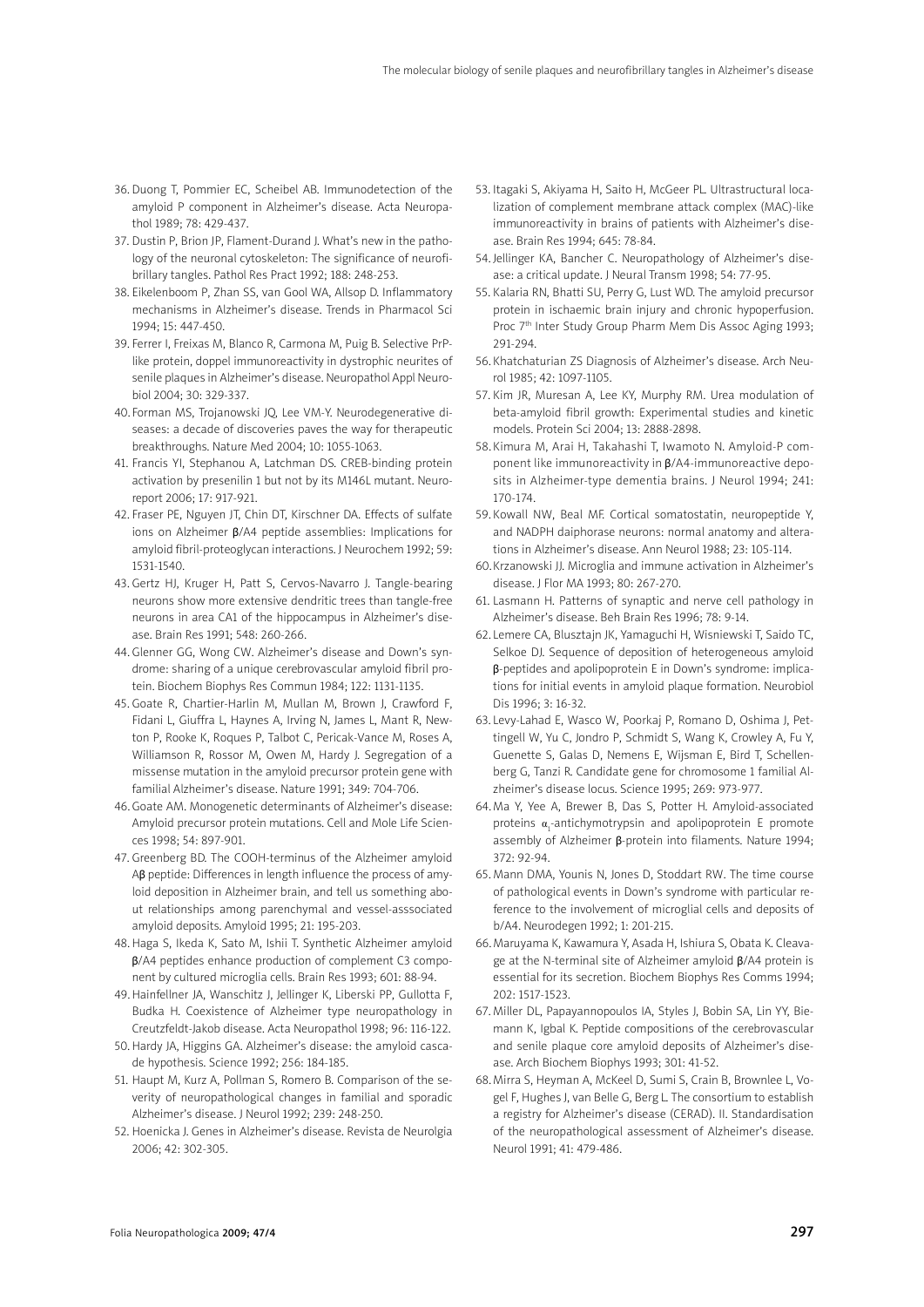- 69.Mochizuki A, Peterson JW, Mufson EJ, Trapp BD. Amyloid load and neural elements in Alzheimer's disease and nondemented individuals with high amyloid plaque density. Exp Neurol 1996; 142: 89-102.
- 70. Morris HR, Baker M, Yasojima K, Houlden H, Khan MN, Wood NW, Hardy J, Grossman M, Trojanowski J, Revesz T, Bigio EH, Bergeron C, Janssen JC, McGeer PL, Rossor MW, Lees AJ, Lantos PL, Hutton M. Analysis of tau haplotypes in Pick's disease. Neurol 2002; 59: 443-445.
- 71. Mullan M, Crawford F. Genetic and molecular advances in Alzheimer's disease. TINS 1993; 16: 398-403.
- 72. Munoz DG. Chromogranin A-like immunoreactive neuritis are major constituents of senile plaques. Lab Inv 1991; 64: 826-832.
- 73. Namba Y, Tomonaga M, Kawasaki H, Otomo E, Ikeda K. Apolipoprotein E immunoreactivity in cerebral amyloid deposits and neurofibrillary tangles in Alzheimer's disease and kuru plaque amyloid in Creutzfeldt-Jakob disease. Brain Res 1991; 541: 163-166.
- 74. Newell KL, Boyer P, Gomez-Tortosa E, Hobbs W, Hedley-Whyte ET, Vonsattel JP, Hyman BT. Alpha-synuclein immunoreactivity is present in axonal swellings in neuroaxonal dystrophy and acute traumatic brain injury. J Neuropath Exp Neurol 1999; 58: 1263-1268.
- 75. Nochlin D, Van Belle G, Bird TD, Sumi SM. Comparison of the severity of neuropathological changes in familial and sporadic Alzheimer's disease. Alz Dis Assoc Dis 1993; 7: 212-222.
- 76. Octave JN. The amyloid peptide precursor in Alzheimer's disease. Acta Neurol Belg 1995; 95: 197-209.
- 77. Perry G. Neuritic plaques in Alzheimer's disease originate from neurofibrillary tangles. Med Hypoth 1993; 40: 257-258.
- 78. Perry G, Siedlak SL, Richey P, Richey P, Kawai M, Cras P, Kalaria R, Galloway P, Scardina JM, Cordell B, Greenberg BD, Ledbetter SR. Gambetti P. Association of heparan sulfate proteoglycan with the neurofibrillary tangles of Alzheimer's disease. J Neurol 1991; 11: 3679-3683.
- 79. Podlisny MB, Tolan DR, Selkoe DJ. Homology of amyloid beta protein precursor in monkey and human supports a primate model for beta amyloidosis in Alzheimer's disease. Am J Pathol 1991; 138: 1423-1433.
- 80.Rangon CM, Haik S, Faucheux BA, Metz-Boutique MH, Fierville F, Fuchs JP, Hauw JJ, Aunis D. Different chromogranin immunoreactivity between prion and A β amyloid plaque. Neuro Report 2003; 14: 755-758.
- 81. Regland B, Gottfries CG. The role of amyloid β-protein in Alzheimer's disease. Lancet 1992; 340: 467-469.
- 82. Roher AE, Lowenson JD, Clarke S. Wolkow W, Wang R, Cotter RJ, Reardon IM, Zurcherneely HA, Heinrikson RL, Ball MJ, Greenberg BD. Structural alterations in the peptide backbone of β-amyloid core protein may account for its deposition and stability in Alzheimer's disease. J Biol Chem 1993; 268: 3072- 3073.
- 83. Schmidt ML, Lee VMY, Trojanowski JQ. Comparative epitope analysis of neuronal cytoskeletal proteins in Alzheimer's disease senile plaque neurites and neuropil threads. Lab Invest 1991; 64: 352-357.
- 84. Shalit F, Sredin B, Stern L, Kott E, Huberman M. Elevated interleukin-6 secretion levels by mononuclear cells of Alzheimer's patients. Neurosci Lett 1994; 174: 130-132.
- 85. Sherrington R, Rogaev E, Liang Y, Rogaeva E, Levesque G, Ikeda M, Chi H, Lin C, Li G, Holman K, Tsuda T, Mar L, Foncin J, Bruni A, Moulese M, Sorbi S, Rainero I, Pinessi L, Nee L, Chumakov I, Pollen D, Brookes A, Sauseau P, Polinski R, Wasco R, Dasilva H, Haines J, Pericak-Vance M, Tanzi R, Roses A, Fraser P, Rommens J, St George-Hyslop P. Cloning of a gene bearing missense mutations in early onset familial Alzheimer's disease. Nature 1993; 375: 754-760.
- 86. Smith MA, Kalaria RN, Perry G.  $\alpha_{1}$ -trypsin immunoreactivity in Alzheimer's disease. Biochem Biophys Res Communs 1993; 193: 579-584.
- 87. Smith MA, Taneda S, Richey PL, Miyata S, Yan SD, Stern D, Sayre LM, Monnier VM, Perry G. Advanced Maillard reaction end products are associated with Alzheimer disease pathology. Proc Natl Acad Sci USA 1994; 91: 5710-5714.
- 88. Steiner H, Capell A, Leimer U, Haass C. Genes and mechanisms involved in beta-amyloid generation and Alzheimer's disease. Eur Arch Psych and Clin Neurol 1999; 249: 266-270.
- 89. Stephenson DT, Rash K, Clemens JA. Amyloid precursor protein accumulates in regions of neurodegeneration following focal cerebral ischaemia in the rat. Brain Res 1992; 593: 128-135.
- 90. Strittmatter W, Wiesgraber K, Huang D, Dong L, Salvesan G, Pericak-Vance M, Schmachel D, Saunders A, Goldgaber D, Roses A. Binding of human apolipoprotein E to synthetic amyloid-β peptide: isoform specific effects and implications for late-onset Alzheimer's disease. Proc Natl Acad Sci USA 1993; 90: 8098-8102.
- 91. Struble RG, Powers RE, Casanova MF, Kitt CA, Brown EC, Price DL. Neuropeptidergic systems in plaques of Alzheimer's disease. J Neuropath Exp Neurol 1987; 46: 567-584.
- 92. Styczyńska M, Strosznajder JB, Religa D, Chodakowska-Żebrowska M, Pfeffer A, Gabrylewicz T, Czapski GA, Kobryś M, Karciauskas G, Barcikowska M. Association between genetic and environmental factors and the risk of Alzheimer's disease. Folia Neuropathol 2008; 46: 249-254.
- 93. Sudoh S, Kawamura Y, Sato K, Wang R, Saido TC, Oyama F, Sakaki Y, Komano H, Yanagisawa K. Presenilin-1 mutations linked to FAD increase the intracellular levels of amyloid beta protein 1-42 and its n-terminally truncated variant(s) which are generated at distinct sites. J Neurochem 1998; 71: 1535-1543.
- 94. Swerdlow RH, Khan SM. A "mitochondrial cascade hypothesis" for sporadic Alzheimer's disease. Med Hypoth 2004; 63: 8-20.
- 95. Tabaton M, Cammarata S, Mancardi G, Manetto V, Autilio-Gambetti L, Perry G, Gambetti P. Ultrastructural localisation of β tau and ubiquitin epitopes in extracellular neurofibrillary tangles. Proc Natl Acad Sci 1991; 88: 2098-2102.
- 96. Togo T, Akiyama H, Iseki E, Uchikado H, Kondo H, Ikeda K, Tsuchiya K, de Silva R, Lees A, Kosaka K. Immunohistochemical study of tau accumulation in early stages of Alzheimer-type neurofibrillary lesions. Acta Neuropathol 2004; 107: 504-508.
- 97. Torack RM, Miller JW. Immunoreactive changes resulting from dopaminergic denervation of the dentate gyrus of the rat hippocampal formation. Neurosci Lett 1994; 169: 9-12.
- 98.Uchihara T, Duyckaerts C, Lazarini F, Mokhtari K, Seilhean D, Amouyel P, Hauw JJ. Inconstant apolipoprotein (Apo E) – like immunoreactivity in amyloid beta deposits: relationship with Apo E genotype in aging brain and Alzheimer's disease. Acta Neuropathol 1996; 92: 180-185.